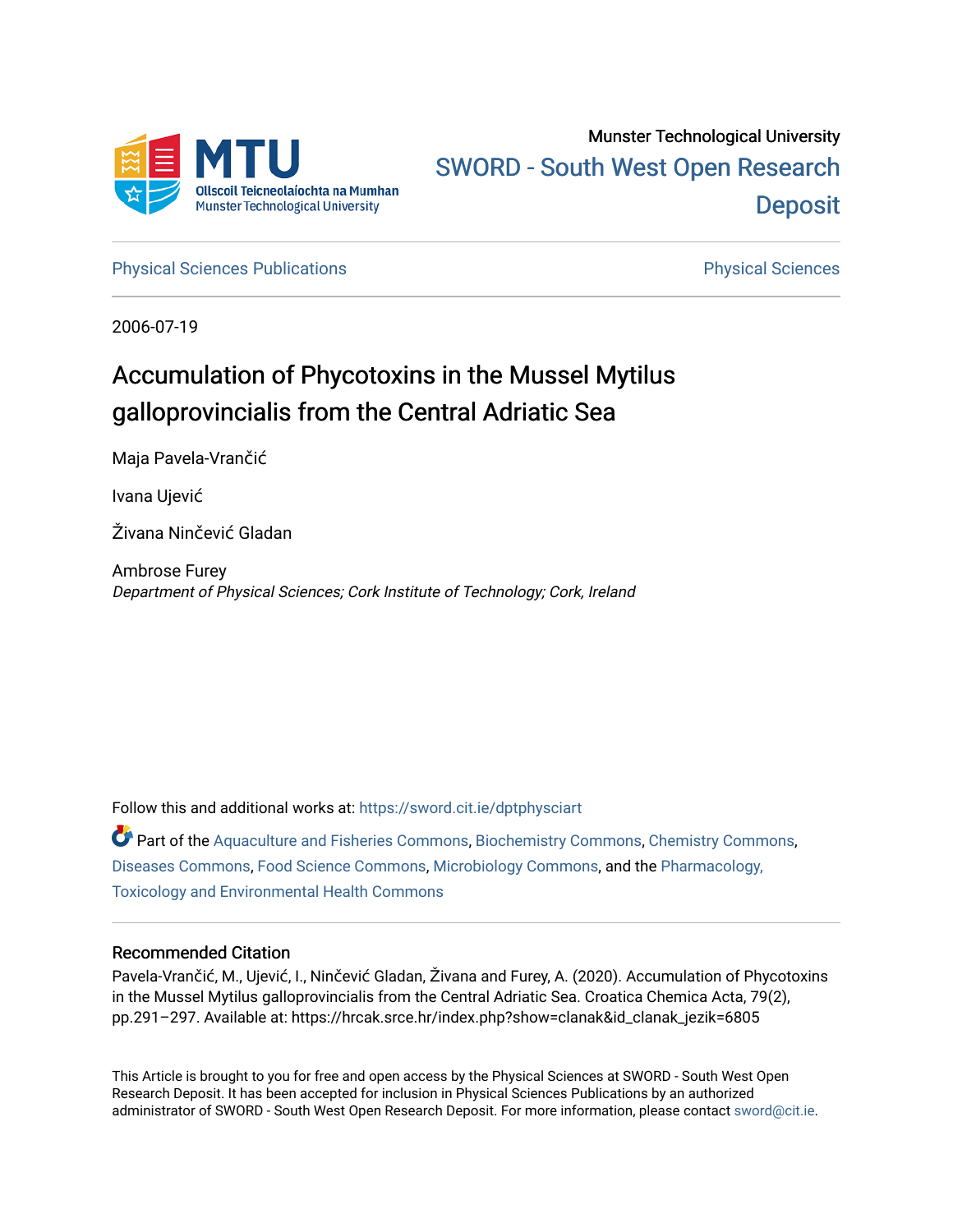# **Accumulation of Phycotoxins in the Mussel** *Mytilus galloprovincialis* **from the Central Adriatic Sea**

**Maja Pavela-Vrančič,<sup>a,\*</sup> Ivana Ujević,<sup>a</sup> Živana Ninčević Gladan,<sup>b</sup> and Ambrose Furey<sup>c</sup>** 

a *University of Split, Faculty of Natural Sciences, Mathematics and Education, Department of Chemistry, N. Tesle 12, 21000 Split, Croatia*

<sup>b</sup>Institute of Oceanography and Fisheries, Šetalište I. Meštrovića 63, 21000 Split, Croatia

c *Department of Chemistry, Cork Institute of Technology, Bishopstown, Cork, Ireland*

Surveys of DSP (Diarrheic Shellfish Poisoning) toxin profiles in the mussel *Mytilus gallopro-*

RECEIVED APRIL 28, 2005; REVISED JANUARY 12, 2006; ACCEPTED JANUARY 24, 2006

*vincialis* from coastal waters of the central Adriatic Sea, over the years 1995 to 2001, demonstrate that incidents of shellfish toxicity in this area are dominated by the occurrence of okadaic acid (OA) and a PTX derivative, 7-*epi*-pectenotoxin-2-seco acid (7-*epi*-PTX-2SA). Toxin composition and the relative ratio of toxic components in shellfish is in correlation with the occurrence of DSP producing organisms from the *Dinophysis* species along with *Prorocentrum micans* and *Lingulodinium polyedrum.* The occurrence of *D. sacculus* shortly before the appearance of OA in shellfish implicates its possible involvement as the source of toxicity. In the central Adriatic, the infestation period generally ranges from June to August. Augmented toxin production may shift the depuration phase to September; however, the length of decontamination period is not in correlation with increased initial toxicity. The mussel *M. galloprovincialis* may retain contamination with 7-*epi*-PTX-2SA beyond the commonly recognized infestation period, extending the risk of human poisoning from consumption of seco-contaminated seafood.

*Keywords* central Adriatic Sea phycotoxins diarrheic shellfish poisoning (DSP) toxic phytoplankton

#### **INTRODUCTION** INTRODUCTION

In the Adriatic, the recurring incidence of toxigenic dinoflagellates of the *Dinophysis*, *Prorocentrum* and *Lingulodinium* species implicates shellfish contamination with diarrheic toxins, and consequently human poisoning from consumption of intoxicated seafood. The DSP (Diarrheic Shellfish Poisoning) phenomenon arises from three structural classes of related polyether compounds: (i) okadaic acid (OA) and dinophysistoxins (DTX), (ii)

pectenotoxins (PTX), and (iii) yessotoxins (YTX). Although DSP toxicity in the Adriatic is usually ascribed to OA and DTX derivatives, $1-3$  more recent incidents of toxicity in the central Adriatic have been associated with the occurrence of a rare PTX derivative, 7-*epi*-pectenotoxin-2-seco acid (7-*epi*-PTX-2SA).4,5 In humans, OA and DTX-1 exert potent tumour promoting activity, most likely by inhibiting protein phosphatases 1 and 2A.<sup>6</sup> Oral doses of PTX-2SAs, extracted from shellfish, produce acute lesions in the duodenum and stomach of mi-

<sup>\*</sup> Author to whom correspondence should be addressed. (E-mail: pavela*@*pmfst.hr)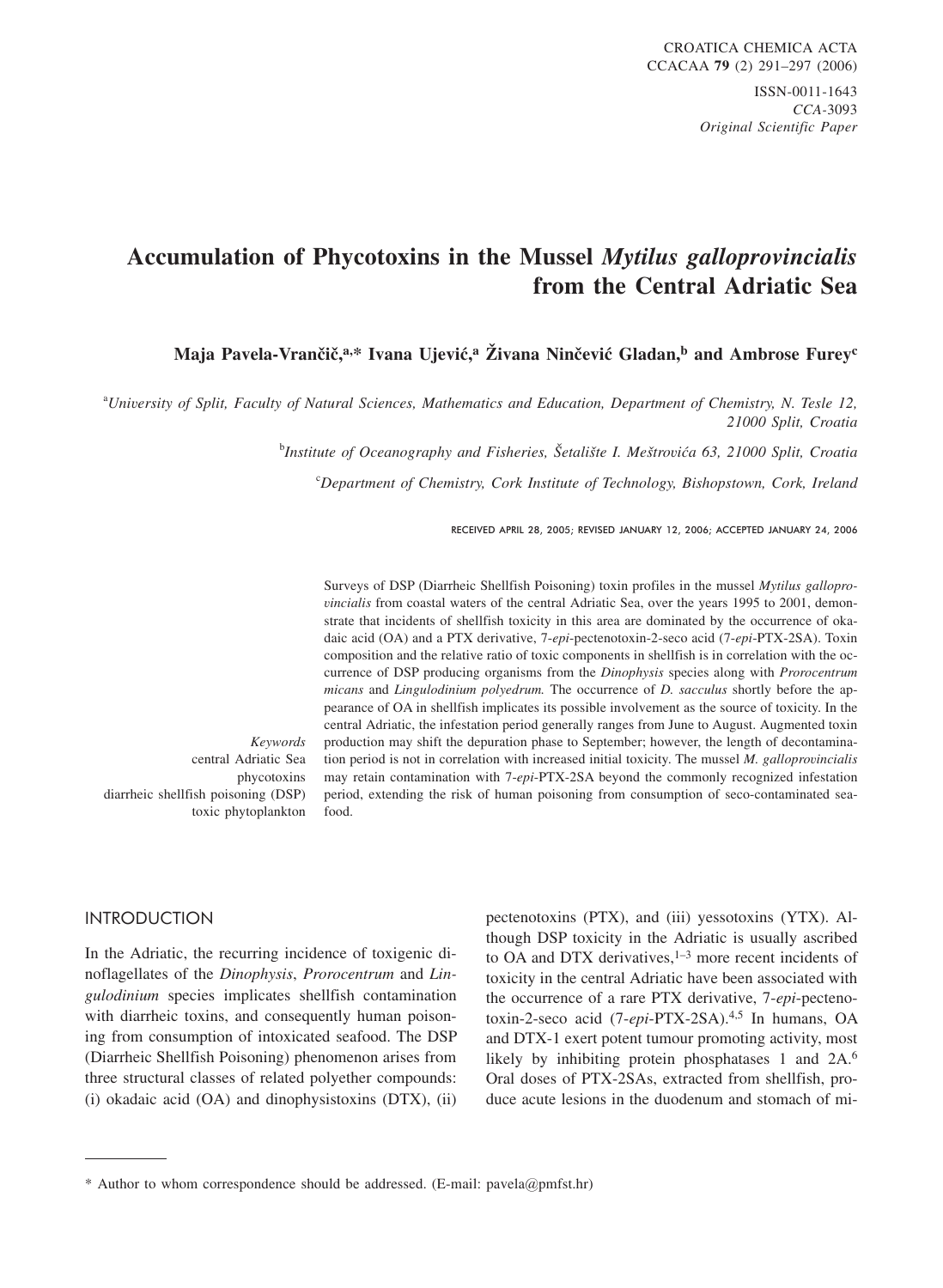ce,7 whereas PTX-2 is known to cause severe injuries of the small intestine.8 Hence, the presence of OA, PTX and related compounds in shellfish from the coastal waters of the central Adriatic has emphasized the necessity of exploring the frequency of occurrence and variability of toxin composition, the length of infestation period and the nature of causative organisms, essential in evaluating the risk of shellfish contamination and consequently human poisoning from consumption of DSPcontaminated seafood. Shellfish and seawater samples, collected from a localized site in the Kaštela Bay, were analyzed for their toxin content and composition of the phytoplankton community, respectively. The results were interpreted in terms of data obtained from surveys conducted over several years in coastal waters of the central Adriatic Sea.

## *Sampling*

Wild populations of the mussel *Mytilus galloprovincialis* were harvested from a localized site in the eastern part of the Kaštela Bay (Vranjic Basin), central Adriatic Sea (FI:  $43^{\circ}29' - 43^{\circ}33'$ , LA:  $16^{\circ}15' - 16^{\circ}29'$ ). Sampling was conducted over the years 1995 to 2001. Samples were collected throughout the year, from January–May and September-December once a month, and in the summer period from June–August twice a month. The mussels were collected at a depth of 50 cm, and stored at  $-20$  °C.

## *Phytoplankton Analysis*

Composition of the phytoplankton community, in waters surrounding the sampling site, was determined according to Utermöhl, 1958.<sup>9</sup> Seawater samples were taken twice a month, at regular time intervals, over the years 1995 to 2001. Sampling was conducted on the surface (sample volume 250 mL) at a localized site in the central Adriatic (FI:  $43^{\circ}31'57''$ , LA:  $16^{\circ}27'15''$ ). The samples were preserved in 0.5 % glutaraldehyde solution. Counting and identification of the organisms was conducted in 25 mL aliquots using an Olympus IX50 inverted microscope.

## *Mouse Bio-assay*

Analysis of DSP toxicity by the mouse bio-assay was performed according to Yasumoto *et al.*, 1985.<sup>10</sup> Toxins were extracted from mussel hepatopancreas using acetone, and after evaporation the residue was partitioned between diethyl ether and water. The organic fraction was evaporated to dryness, and the residue was dissolved in 4 mL  $1 \%$  ( $v/v$ ) Tween 60. Aliquots (1 mL) of this solution were administered to the mice (strain BALB/C, weight limits 18–20 g) intraperitoneally. Three parallel tests were performed, and the reaction of the mice was observed during 24 hours after treatment or until death.

# *Isolation of Polyether Acid*

Homogenized shellfish hepatopancreases (1 g) were extracted with MeOH/H<sub>2</sub>O (80/20) containing 0.3  $\%$  ( $v/v$ ) acetic acid. Following centrifugation, an aliquot of the supernatant was extracted with  $H_2O$ /isopropyl acetate (3/8) by agitating on a Vortex mixer. The aqueous phase was extracted again with isopropyl acetate, and the combined organic fractions were evaporated to dryness.

# *High-performance Liquid Chromatography Determination*

Derivatization was carried out using 9-anthryldiazomethane (ADAM) in methanol, followed by separation on HPLC using fluorometric detection at  $\lambda_{ex}$ =365 nm and  $\lambda_{em}$ = 412 nm. The toxin profile was examined by comparison with standard samples of OA, DTX-1 and DTX-2 and reference material obtained from algae extracts of *Dinophysis acuta* containing PTX-2SA, OA, 7-*epi*-PTX-2SA, and DTX-2.<sup>11</sup> Toxin concentration was estimated from the peak area compared to a calibration sample containing 3.8 ng OA.

#### **RESULTS AND DISCUSSION** RESULTS AND DISCUSSION

#### *Toxin Composition*

Samples of the mussel *M. galloprovincialis* were collected during the summer of 2001 from a localized site in the eastern part of the Kaštela Bay, an area heavily polluted by domestic and industrial wastes. Mice treated with extracts from mussels collected in June 2001 revealed no shellfish intoxication, based on the mouse survival time of over 24 hours (Table I); however, HPLC analysis confirmed the presence of OA and 7-*epi*-PTX-2SA at an average concentration of  $0.020$  and  $0.014 \mu g/g$  hepatopancreas (HP), respectively. Although orally toxic, intraperitoneally administered 7-*epi*-PTX-2SA does not exert toxicity. Mice, inoculated with an extract of the sample of July 26, 2001, displayed a survival time of 1 hour. Concentrations of OA above  $0.200 \mu g/g$  mussel meat, approximately equivalent to  $0.8 \mu$ g/g HP, cause mouse death within 5 hours.<sup>12</sup> Hence, the level of OA  $(0.132 \text{ µg/g HP})$  in the sample was not sufficient to account for the recorded toxicity, implying that an unidentified DSP compound might have contributed to the toxic effect. The sample of August 6, 2001 demonstrates a medial toxicity response, with an average mouse survival time of 3 hours. Again, higher toxicity than expected was recorded, taking into account the occurrence of OA at a concentration of  $0.130 \mu g/g$  HP; however, HPLC analysis could not establish the nature of the causative agent. Identification of the toxic component was hampered by the limited amount of available material. In August 28, 2001 the toxin concentration was significantly reduced, as substantiated by a mouse survival time of over 24 hours.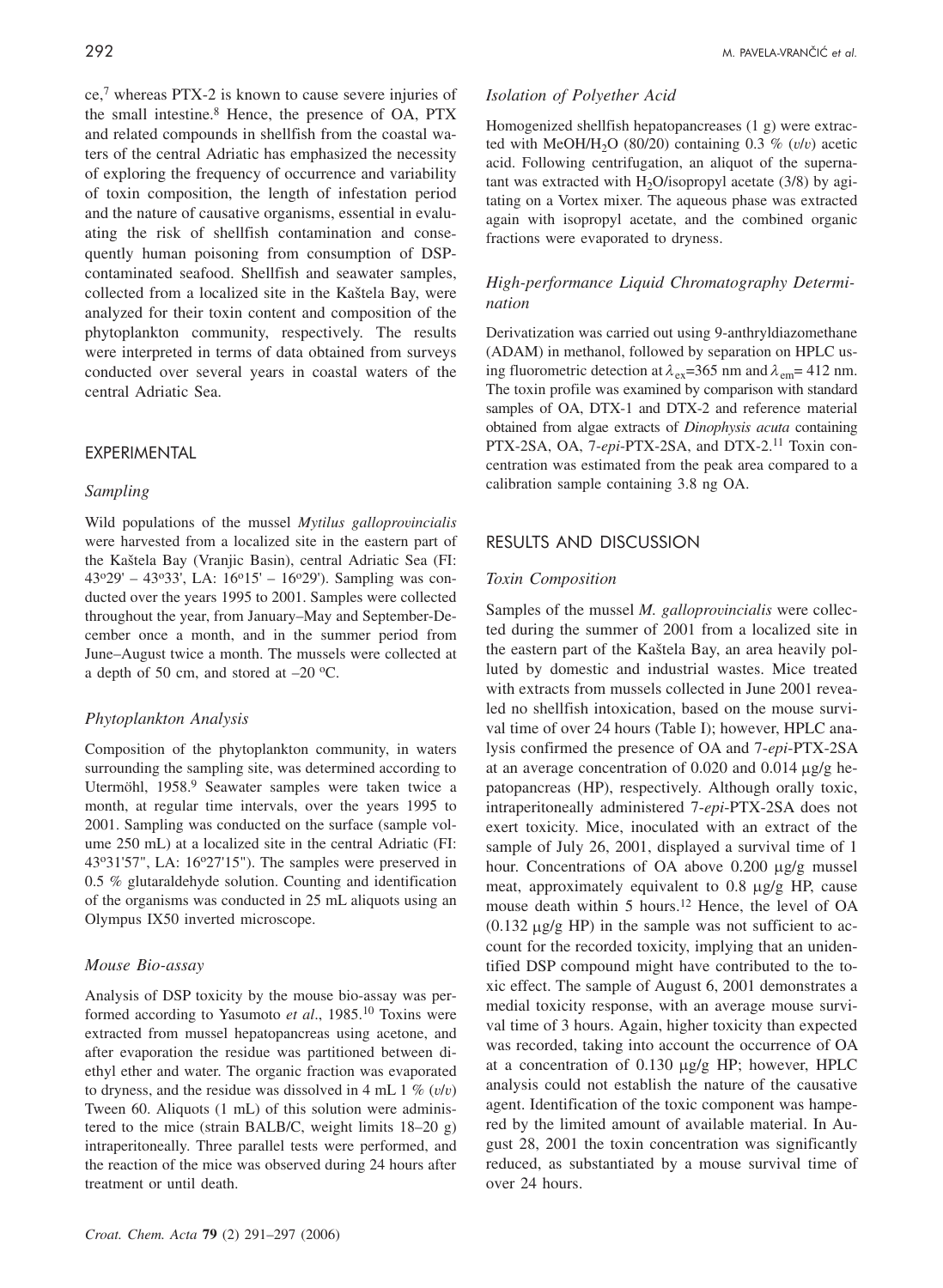|  |  |                                                                                   | TABLE I. DSP mouse bio-assay, toxin composition and concentration in correlation with phytoplankton composition and cell abundance. |  |
|--|--|-----------------------------------------------------------------------------------|-------------------------------------------------------------------------------------------------------------------------------------|--|
|  |  | Monitoring was conducted at a localized site in the central Adriatic during 2001. |                                                                                                                                     |  |

| Time of<br>sampling | Median mouse<br>survival time / hours | Toxin<br>composition | Toxin concentration<br>/ $\mu$ g g <sup>-1</sup> HP | Phytoplankton<br>composition | Cell abundance<br>/ cells $dm^{-3}$ |
|---------------------|---------------------------------------|----------------------|-----------------------------------------------------|------------------------------|-------------------------------------|
| April               |                                       |                      |                                                     | D. sacculus                  | $3.0 \times 10^{3}$                 |
| 2001                |                                       |                      |                                                     |                              |                                     |
| May                 |                                       |                      |                                                     | D. sacculus                  | $1.5 \times 10^{4}$                 |
| 2001                |                                       |                      |                                                     |                              |                                     |
| June 16, 2001       | > 24                                  | <b>OA</b>            | 0.013                                               | P. micans                    | $1.8 \times 10^{4}$                 |
|                     |                                       | 7-epi-PTX-2SA        | 0.009                                               |                              |                                     |
| June 26, 2001       | > 24                                  | <b>OA</b>            | 0.026                                               | P. micans                    | $3.3 \times 10^{4}$                 |
|                     |                                       | 7-epi-PTX-2SA        | 0.019                                               | D. sacculus                  | $3.2 \times 10^{2}$                 |
| July 6, 2001        | > 24                                  | 7-epi-PTX-2SA        | 0.006                                               | P. micans                    | $1.2 \times 10^{5}$                 |
| July 26, 2001       | 1                                     | <b>OA</b>            | 0.132                                               | P. micans                    | $2.9 \times 10^{5}$                 |
|                     |                                       | 7-epi-PTX-2SA        | 0.028                                               | L. polyedrum                 | $2.8 \times 10^{5}$                 |
|                     |                                       | DSP-analogue?        | n.d. <sup>(a)</sup>                                 |                              |                                     |
| August 6, 2001      | 3                                     | <b>OA</b>            | 0.130                                               | P. micans                    | $8.9 \times 10^{3}$                 |
|                     |                                       | 7-epi-PTX-2SA        | 0.090                                               |                              |                                     |
|                     |                                       | DSP-analogue?        | n.d. <sup>(a)</sup>                                 |                              |                                     |
| August 28, 2001     | > 24                                  | <b>OA</b>            | 0.017                                               | L. polyedrum                 | $4.5 \times 10^{5}$                 |
|                     |                                       | 7-epi-PTX-2SA        | 0.003                                               |                              |                                     |

 $(a)$  n.d.: not detected.

## *Correlation between Toxin Content and Phytoplankton Composition*

Along with shellfish sampling, seawater samples were taken for analysis of phytoplankton composition and cell abundance (Table I). In July and August 2001, *Prorocentrum micans* and *Lingulodinium polyedrum* dominated the phytoplankton community. As for the *Dinophysis* species, only *Dinophysis sacculus* was detected in April and May of 2001, prior to the toxic event, at an abundance of  $3.0 \times 10^5$  and  $1.5 \times 10^3$  cells dm<sup>-3</sup>, respectively. DSP contamination is a phenomenon with prolonged residence of OA and DTXs in shellfish, whereas pectenotoxins seem to be more time restricted.13 There is a positive correlation between the onset of mussel toxicity and the appearance of *D. sacculus*; however, the highest toxin level obtained in late July of 2001 was accompanied by an increased abundance of *L. polyedrum* and *P. micans*. The time course of 7-*epi*-PTX-2SA accumulation and loss from shellfish, in conjunction with the composition of the co-occurring phytoplankton community, revealed that temporal variations in toxin content coincide with the appearance of *P. micans*. *L. polyedrum* was recorded in July and August of 2001 at an abundance of  $2.8 \times 10^5$  and  $4.5 \times 10^5$  cells dm<sup>-3</sup>, respectively. Episodes of *L. polyedrum* are a frequent occurrence in the central Adriatic.3,4,14,15 The incidence of YTX in the northern Adriatic and in Galicia has been associated with a *L. polyedrum* bloom.16–18 Hence, high sample toxicity,

implicating the contribution of an unidentified analogue, and the concurrent incidence of *L. polyedrum* at the time of monitoring, suggest that the presence of YTX may be suspected in this area.

To look into the observed correlation, a survey of toxin incidents in the central Adriatic over the years 1995 to 2001, in conjunction with cell abundance of co-occurring *Prorocentrum*, *Lingulodinium* and *Dinophysis* species, was carried out (Figure 1). Toxic episodes were dominated by the common DSP compound OA and the PTX derivative 7-*epi*-PTX-2SA. In 1997 and 2001, the concurrent incidence of *P. micans* and *L. polyedrum* was preceded by episodes of *D. sacculus* in April. Shellfish extracts displayed equal amounts of 7-*epi*-PTX-2SA and OA. From June to September of 1995, concomitant incidence of *P. micans* and *L. polyedrum* was recorded, displaying in late July their maximum abundance of 3.2 and  $5.4 \times 10^5$  cells dm<sup>-3</sup>, respectively. Occurrence of *D*. *sacculus* was first recorded in May 1995. Coinciding with the occurrence of *P. micans* and *L. polyedrum* in July 1995, *D. sacculus* reached maximum abundance of  $4.0 \times 10^4$  cells dm<sup>-3</sup>. As for toxin composition, both 7-*epi*-PTX-2SA and OA were found in shellfish extracts, with predominance of 7-*epi*-PTX-2SA. In the summer of 1996 (July–August), 7-*epi*-PTX-2SA was recorded as the only contaminant, reaching maximum concentration of 0.62 g/g HP in late August. *D. sacculus* and *P. micans* appeared concurrently from May until Septem-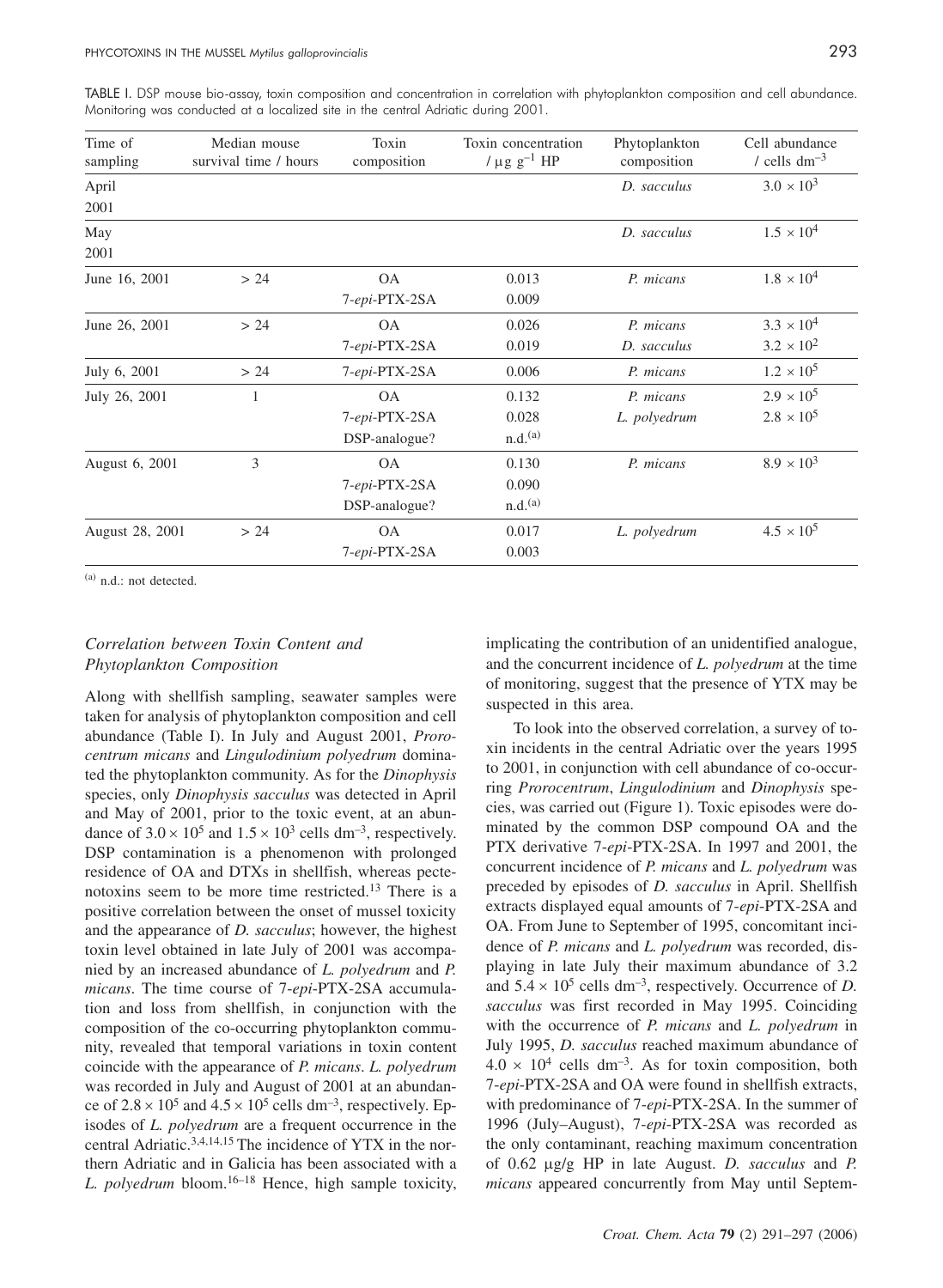

Figure 1. Toxin content in the mussel *Mytilus galloprovincialis* from the central Adriatic in correlation with phytoplankton cell abundance in surrounding seawater (1995–2001). Temporal variations in (A) 7-epi-PTX-2SA and OA concentration (µg g<sup>-1</sup> HP), and (B) cell abundance (cells dm –3) of *P. micans*, *D. sacculus*, and *L. polyedrum*. Abundance of *P. micans* and *L. polyedrum* ranges from 0–15 - 105 cells dm–3, and for *D.* sacculus from 0–0.5 x 10<sup>5</sup> cells dm<sup>-3</sup>. Values beyond the scale are given adjacent to the corresponding bar. The time scale is distributed according to sampling intervals, once a month from January–May and from September–December, and twice a month (on the 6<sup>th</sup> and 26<sup>th</sup>) from June–August.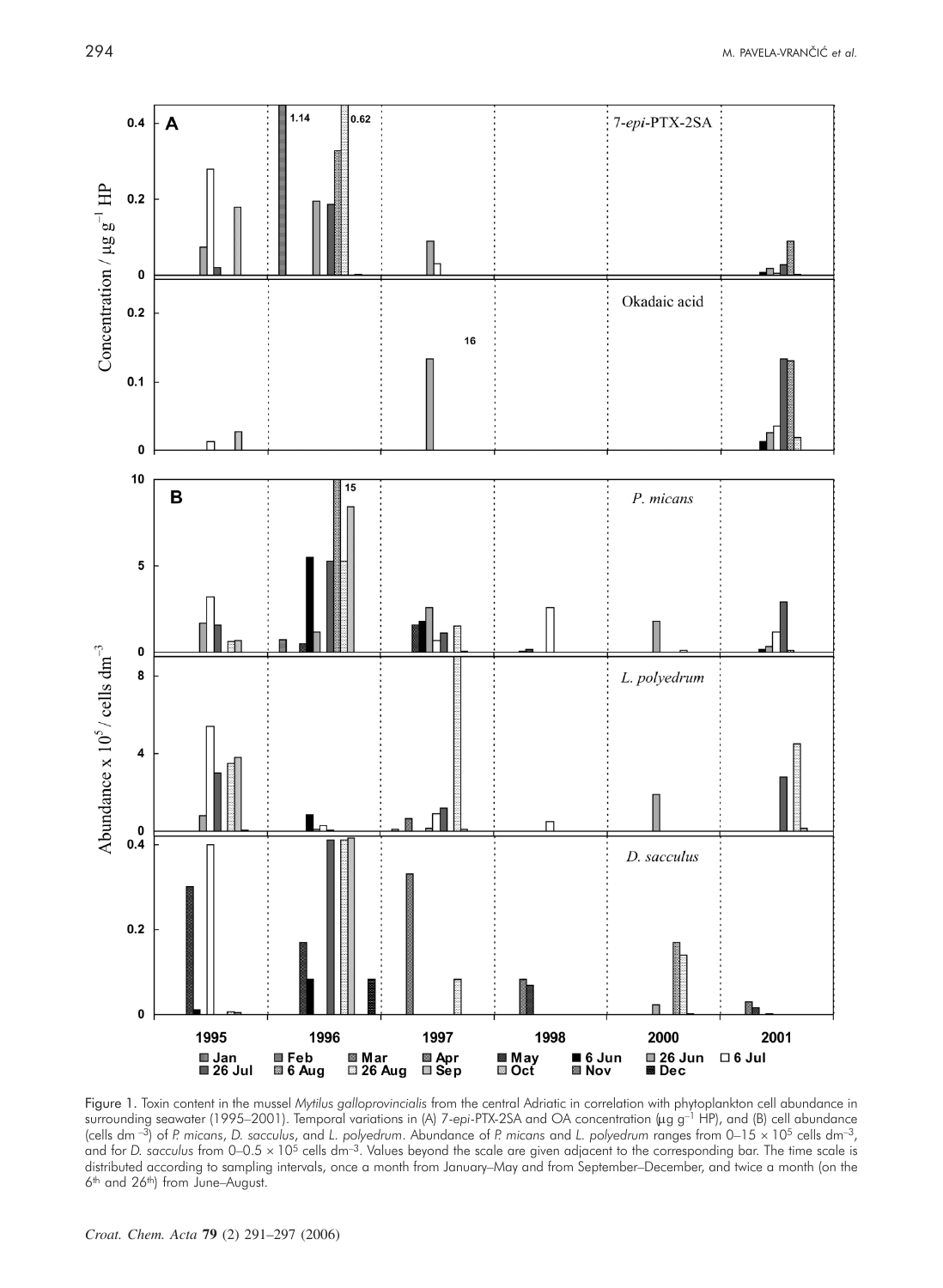ber at an average abundance of  $4.15$  and  $7.3 \times 10^5$  cells dm–3, respectively. *L. polyedrum* occurred prior to the toxic event, displaying maximum abundance of  $8.3 \times 10^4$ cells dm–3 in early June. All *P. micans* blooms persisted for at least three months. Occasional variations in toxin concentrations, at equal dinoflagellate abundance in surrounding waters, may be explained by a difference in seawater temperature.<sup>19</sup> A similar relationship between DSP and different phytoplankton species from the *Dinophysis* and *Prorocentrum* genus was proposed in the description of a DSP outbreak in the northern Adriatic in 1989 and 1990.20 There was a high positive correlation between mussel toxicity and the appearance of the *Dinophysis* species *D. fortii* and *D. acuminata*; however, the highest toxin level obtained in late September 1989 was accompanied by an increased abundance of *L. polyedrum* and species from the *Prorocentrum* genus, *P. micans* and *P. minimum*.

The first occurrence of PTX-2SA and its isomer 7-*epi*-PTX-2SA in Europe was associated with the Irish species *D. acuta*. <sup>11</sup> Incidence of PTX-2SAs in shellfish from Spain was related to *D. acuta* and *D. caudata*, 21 and in Portugal to *D. acuta* and *D. fortii*. <sup>13</sup> It was shown that PTX-2SAs may arise from bioconversion of PTX-2 in mussel tissue.13,22 Plankton samples off the Spanish coast, mainly composed of *Dinophysis* species with prevalence of *D. acuta*, illustrate a toxin profile dominated by OA, DTX-2 and PTX-2.23 Generation of PTX-2 in the northern Adriatic area was identified with *D. fortii*. 24 Although DSP toxins can remain at high levels within shellfish tissues for considerable periods of time after contamination by toxic phytoplankton has ceased, $25$  reports from the Mediterranean have shown clear relationships between the presence of *D. fortii* and the content of total toxins in mussel digestive glands.26 Incidents of potentially toxic *Dinophysis* species, *D. fortii* (400 cells  $dm^{-3}$ ) and *D. caudata* (200 cells  $dm^{-3}$ ) were recorded in September 1995, preceding the occurrence of 7-*epi*-PTX-2SA in February 1996, and *D. acuta* (300 cells dm–3) was found in May 1996 before the lengthy 7-*epi*-PTX-2SA episode characterizing the summer season of 1996, but no correlation between temporal toxin accumulation in shellfish and cell abundance of the respective species could be established.

The most frequent DSP causative organism in Europe is *D. acuminata.* It has traditionally been regarded as a northern species commonly found in coastal waters of the North Atlantic and Pacific Oceans. Shellfish intoxication with DSP toxins in the Netherlands has been associated with *D. acuminata*, *P. redfieldii* and *P. micans*, 27,28 in Ireland with *D. acuta*, *D. acuminata, P. lima* and *P. concavum*, and in Scandinavia with *D. acuta*, *D. acuminata, D. norvegica, P. minimum, P. lima* and *P. micans.*29,30 The appearance of *D. acuminata,* even at low densities such as  $200$  cells  $dm^{-3}$ , can cause intoxication of shellfish that is sufficient to affect humans.31 *D. sacculus* has been linked to DSP occurrences along the Mediterranean and Atlantic European coasts.32–34 DSP incidents in France were associated with *D. acuminata*, *D. sacculus* and *P. lima,*28,29 in Portugal with *D. acuta, D. sacculus, D. acuminata, D. caudata* and *P. lima*, in Spain with *D. acuminata* and *D. acuta*, 23,35 and in the Adriatic with *D. sacculus*, *D. acuminata, D. tripos, D. caudata* and *D. fortii*. <sup>15</sup> In Italy, *D. fortii* has been identified as the organism chiefly responsible for transmitting OA to shellfish.24 Studies of *D. sacculus* Stein, a species with variable morphology, have clarified its taxonomic relationship to *D. acuminata* Claparede and Lachman, merging different morphotypes under the same taxon.<sup>36</sup> Sequence comparisons indicated 88 % similarity of *D. sacculus* to *P. micans*, which is consistent with a 24S rRNA sequence analysis showing a close relationship of *D. acuminata* to *P. micans*. <sup>37</sup> Toxicity of specific *Dinophysis* species varies spatially and temporally, and the abundance needed to contaminate shellfish is highly variable. Data obtained from investigations conducted in Portuguese waters exclude *D. acuminata* from contributing to contamination with pectenotoxins.13 Monitoring carried out in Port Phillip Bay, Victoria, established the predominance of PTX-2SA, whereas OA and DTX were absent or formed only a small component of the DSP present.38 *D. acuminata* was found at regular intervals, usually in fluctuating but low numbers; however, not enough data was available to draw a correlation between the toxin content and phytoplankton composition. The time needed for shellfish to become toxic depends not only on the presence of toxic algae but also on the relative abundance of the accompanying non-toxic species.39 Our data indicate that toxin composition and the relative proportion of toxic components in shellfish may be associated with the incidence of *Dinophysis* species along with *P. micans* and *L. polyedrum*. Since *D. sacculus* was found to produce OA,36,40,41 and has been linked to DSP incidences in southern Europe,  $32-34$  the occurrence of *D. sacculus* shortly before the appearance of OA in shellfish implicates its possible involvement as the source of toxicity.

#### *Infestation Period*

DSP toxins are readily accumulated by shellfish; however, little is known about their retention time. In some coastal areas of the northern Adriatic the infestation period ranges from May to November, in Japan and the Atlantic coasts of Spain and France from April to September, though it may vary locally, whereas in Scandinavia mussels were shown to cause DSP events even in October.42 Detoxification of mussels was shown to follow a biphasic pattern: first a rapid toxin release, followed by a more gradual toxin loss.22 The pattern of contamination and decontamination is specific to the shellfish spe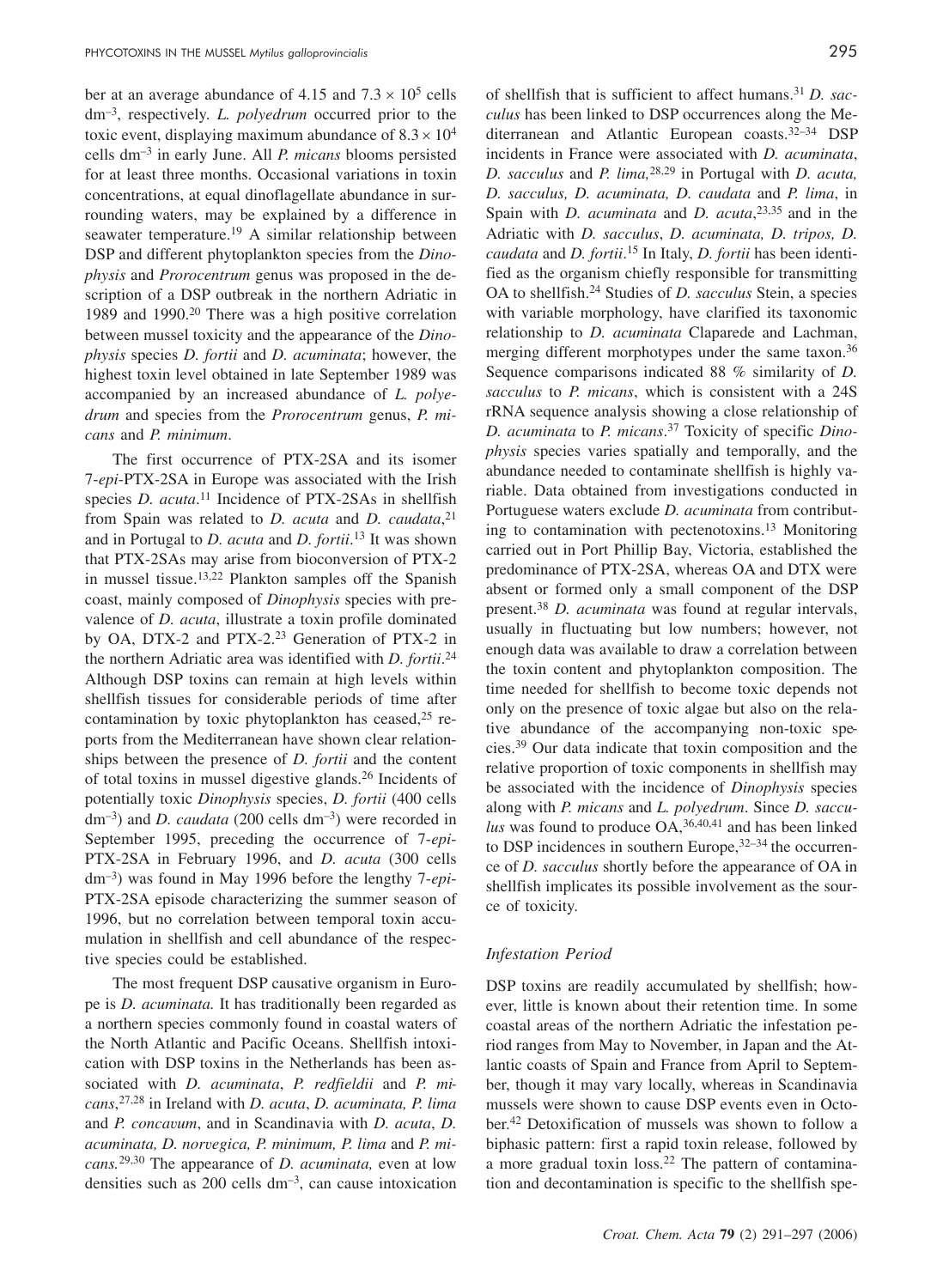cies and does not appear to depend on the type of dinoflagellate toxin. In the central Adriatic, the mussel *M. galloprovincialis* accumulates toxic substances from June until August, and after that it rapidly depurates the toxin. By the end of August 2001, the OA concentration decreased to 14.2 % of the maximum value recorded in late July, whereas only 3.3 % of the 7-*epi*-PTX-2SA level was still present. Clearance rates for the removal of DSP toxin from shellfish may be affected by interrelated factors such as shellfish feeding, temperature, salinity, level of non-toxic algae, fluorescence and light transmission.<sup>43</sup> In the case of augmented toxin production, as in 1996, depuration was shifted to September; however, the length of the decontamination period did not correlate with increased initial toxicity. In October 1996, only traces of 7-*epi*-PTX-2SA were found in shellfish, corresponding to 0.5 % of the highest concentration measured in August. The rate of detoxification is highly dependent on the site of toxin storage. Toxins in the gastrointestinal tract (*e.g., Mytilus*) are eliminated much more readily than toxins bound in tissues.44 Long intoxication periods may lead to chemical modification, as exemplified by the transformation of OA into its acyl-derivatives.35

*Acknowledgement.* **–** This work was supported by grants from the Ministry of Science and Technology of the Republic of Croatia, Projects No. 0177150 and No. 000100101.

#### **REFERENCES** REFERENCES

- 1. E. Fattorusso, P. Ciminiello, V. Constantino, S. Magno, A. Mangoni, A. Milandri, R. Poletti, M. Pompei, and R. Viviani, *Mar. Pollut. Bull.* **24** (1992) 234–237.
- 2. R. Draisci, L. Lucentini, L. Giannetti, P. Boria, and A. Stachini, *Toxicon* **33** (1995) 1591–1603.
- 3. S. Orhanović, Ž. Ninčević, I. Marasović, and M. Pavela-Vran~i~, *Croat. Chem. Acta* **69** (1996) 291–303.
- 4. M. Pavela-Vrančič, V. Meštrović, I. Marasović, M. Gillman, A. Furey, and K. K. James, *Toxicon* **39** (2001) 771–779.
- 5. M. Pavela-Vrančič, V. Meštrović, I. Marasović, M. Gillman, A. Furey, and K. J. James, *Toxicon* **40** (2002) 1601–1607.
- 6. M. Suganuma, H. Fujik, H. Suguri, S. Yoshizawa, M. Hirota, M. Nakayasu, M. Oijka, K. Wakamatsu, K. Yamada, and T. Sugimura, *Proc. Natl. Acad. Sci. USA* **85** (1988) 1768– 1771.
- 7. V. Burgess, A. Seawright, G. Shaw, and M. R. Moore, Proceedings of the 4<sup>th</sup> International Conference on Molluscan Shellfish Safety, Santiago de Compostela, Spain, 2002.
- 8. M. Ishige, N. Satoh, and T. Yasumoto, *Hakkaidoritsu Eisei Kenkyushoho* **18** (1988) 15–18.
- 9. H. Utermöhl, *"Mitteilungen-Communications" Internationale Vereinigung für Theoretische und Angewandte Limnologie* **9** (1958) 1–38.
- 10. T. Yasumoto, M. Murata, Y. Oshima, M. Sano, G. K. Matsumoto, and J. Clardy, *Tetrahedron* **41** (1985) 1019–1025.
- 11. K. J. James, A. G. Bishop, R. Draisci, L. Palleschi, C. Marchiafava, E. Ferretti, M. Satake, and T. Yasumoto, *J. Chromatog. A* **844** (1999) 53–65.
- 12. E. P. Carmody, K. J. James, and S. S. Kelly, *Toxicon* **34** (1996) 351–359.
- 13. P. Vale and M. A. Sampayo, *Toxicon* **40** (2002) 979–987.
- 14. I. Marasović, M. Gačić, V. Kovačević, N. Krstulović, G. Kušpilić, T. Pucher-Petković, N. Odak, and M. Šolić, *Mar. Chem*. **32** (1991) 375–387.
- 15. I. Marasović, Ž. Ninčević, M. Pavela-Vrančič, and S. Orhanovi}, *J. Mar. Biol. Ass. UK* **78** (1998) 745–754.
- 16. A. Tubaro, L. Sidari, R. Della Loggia, and T. Yasumoto, in: B. Reguera, J. Blanco, M. L. Fernández, and T. Wyatt (Eds.), *Harmful Algae*, Xunta de Galicia and Intergovernmental Oceanographic Commission of UNESCO, 1998, pp. 470– 472.
- 17. R. Draisci, E. Ferretti, L. Palleschi, C. Marchiafava, R. Poletti, A. Milandri, A. Ceredi, and M. Pompei, *Toxicon* **37** (1999) 1187–1193.
- 18. B. Paz, P. Riobo, A. L. Fernandez, S. Fraga, and J. M. Franco, *Toxicon HH* **3** (2004) 251–258.
- 19. A. E. Jackson, J. C. Marr, and J. L. McLachlan, in: T. J. Smayda and Y. Shimizu (Eds.), *Toxic Phytoplankton Blooms in the Sea*, Elsevier Science Publishers, Amsterdam, 1993, pp. 513–518.
- 20. B. Sedmak and N. Fanuko, *J. Appl. Phycol*. **3** (1991) 289– 294.
- 21. M. L. Fernandez, A. Miguez, A. Martinez, A. Morono, F. Arevalo, Y. Pazos, C. Salgado, J. Correa, J. Blanco, S. Gonzales-Gil, and B. Reguera, in: A. Villalba, B. Reguera, J. L. Romalde, and R. Beiras (Eds.), *Molluscan Shellfish Safety* Intergovernmental Oceanographic Commission of UNESCO, Paris, France, 2003, p. 46.
- 22. T. Suzuki, L. Mackenzie, D. Stirling, and J. Adamson, *Toxicon* **39** (2001) 507–514.
- 23. M. L. Fernandez, B. Reguera, I. Ramilo, and A. Martinez, in: G. M. Hallegraeff, S. I. Blackburn, C. J. Bolch, and R. J. Lewis (Eds.), *Harmful Algal Blooms*. Intergovernmental Oceanographic Commission of UNESCO, Paris, France, 2001, pp. 360–363.
- 24. R. Draisci, L. Lucentini, L. Giannetti, P. Boria, and R. Poletti, *Toxicon* **34** (1996) 9 23–935.
- 25. L. MacKenzie, in: B. Reguera, J. Blanco, M. L. Fernandez, and T. Wyatt (Eds.), *Harmful algae*, Xunta de Galicia, Vigo and IOC, UNESCO, Paris, 1998, pp. 237–238.
- 26. L. Sidari, P. Nichetto, S. Cok, S. Sosa, A. Tubaro, G. Honsell, and R. Della Logia, *Mar. Biol.* **131** (1998) 103–111.
- 27. H. P. van Egmond, T. Aune, P. Lassus, G. Speijers, and M. Waldock, *J. Nat. Toxins* **2** (1993) 41–83.
- 28. R. Viviani, *Sci. Total Environ. Suppl*. (1992) 631–662.
- 29. J.-S. Lee, T. Igarashi, S. Fraga, E. Dahl, P. Hovgaard, and T. Yasumoto, *J. Appl. Phycol.* **1** (1989) 147–152.
- 30. M. E. Van Apeldoorn, RIVM/CSR Report 05722A00, August 1998.
- 31. P. Lassus, M. Bardouil, I. Truquet, C. Le Baut, and M. J. Pierre, in: D. M. Anderson, A. W. White, and G. D. Baden (Eds.), *Toxic Dinoflagellates*, Elsevier, New York, 1985, pp. 159–164.
- 32. A. M. Zingone, M. Montresor, and D. Marino, *Eur. J. Phycol.* **33** (1998) 259–273.
- 33. M. A. Sampayo, P. Alvito, S. Franca, and I. Sousa, in: E. Graneli, B. Sundstrom, L. Edler, and D. M. Anderson (Eds.), *Toxic Marine Phytoplankton*, Elsevier, New York, 1990, pp. 215–220.